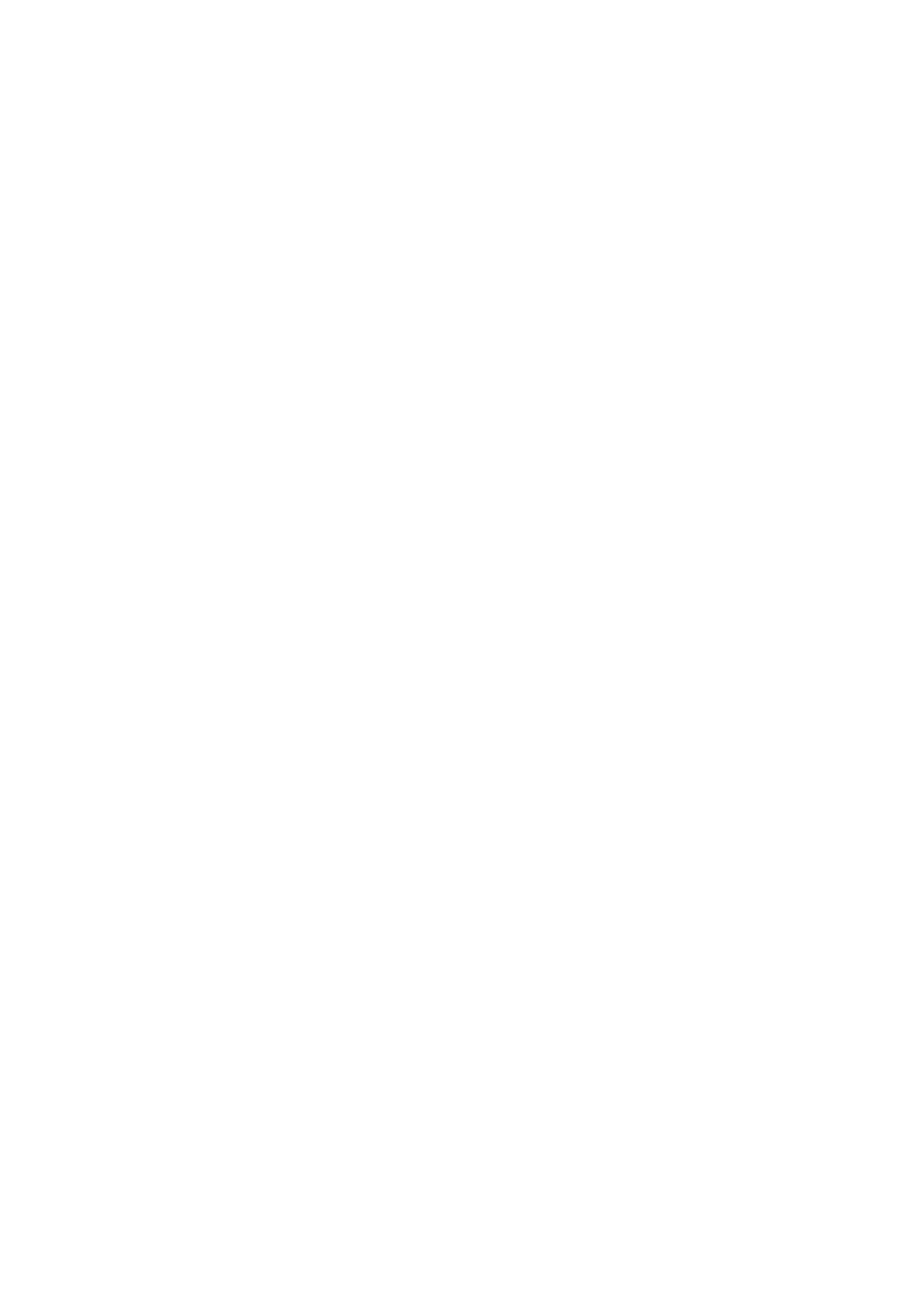## **Fishery Report 2016:** *Dissostichus* **spp. Subarea 88.3**

#### **Introduction**

1. Research fishing in Subarea 88.3 has been conducted by Chilean, New Zealand and Russian flagged vessels since 1998 and was conducted by a Korean flagged vessel in 2016.

#### **Description of the fishery**

#### **Catch and CPUE**

2. The total catch and catch-per-unit-effort (CPUE) reported from the research surveys that have been conducted in Subarea 88.3 are comparatively low (Table 1).

Table 1: Catch (tonnes) and CPUE (kg/hook) of

|      | Subarea 88.3. | Dissostichus mawsoni and D. eleginoides in |                |             |
|------|---------------|--------------------------------------------|----------------|-------------|
| Year | D. mawsoni    |                                            | D. eleginoides |             |
|      | Catch         | <b>CPUE</b>                                | Catch          | <b>CPUE</b> |
| 1998 | 288           | 0.01                                       | 14             | 0.00        |
| 2005 | 1639          | 0.04                                       | 37             | 0.00        |
| 2011 | 5230          | 0.06                                       |                |             |
| 2012 | 4066          | 0.05                                       | 144            | 0.00        |

## **Illegal, unreported and unregulated (IUU) fishing**

3. There is no record of illegal, unreported and unregulated (IUU) fishing activities in Subarea 88.3 between 2006 and 2016.

#### **Tag releases and recaptures**

4. A total of 131 Antarctic toothfish (*Dissostichus mawsoni*) have been tagged and released; there have been no recaptures of tagged fish (Table 2).

Table 2: Number of tagged and released and recaptured

| Dissostichus mawsoni in Subarea 88.3. |                     |           |  |  |  |
|---------------------------------------|---------------------|-----------|--|--|--|
| Year                                  | Tagging and release | Recapture |  |  |  |
| 2005                                  |                     |           |  |  |  |
| 2011                                  | 30                  |           |  |  |  |
| 2012                                  | 93                  |           |  |  |  |
| 2016                                  | 470                 |           |  |  |  |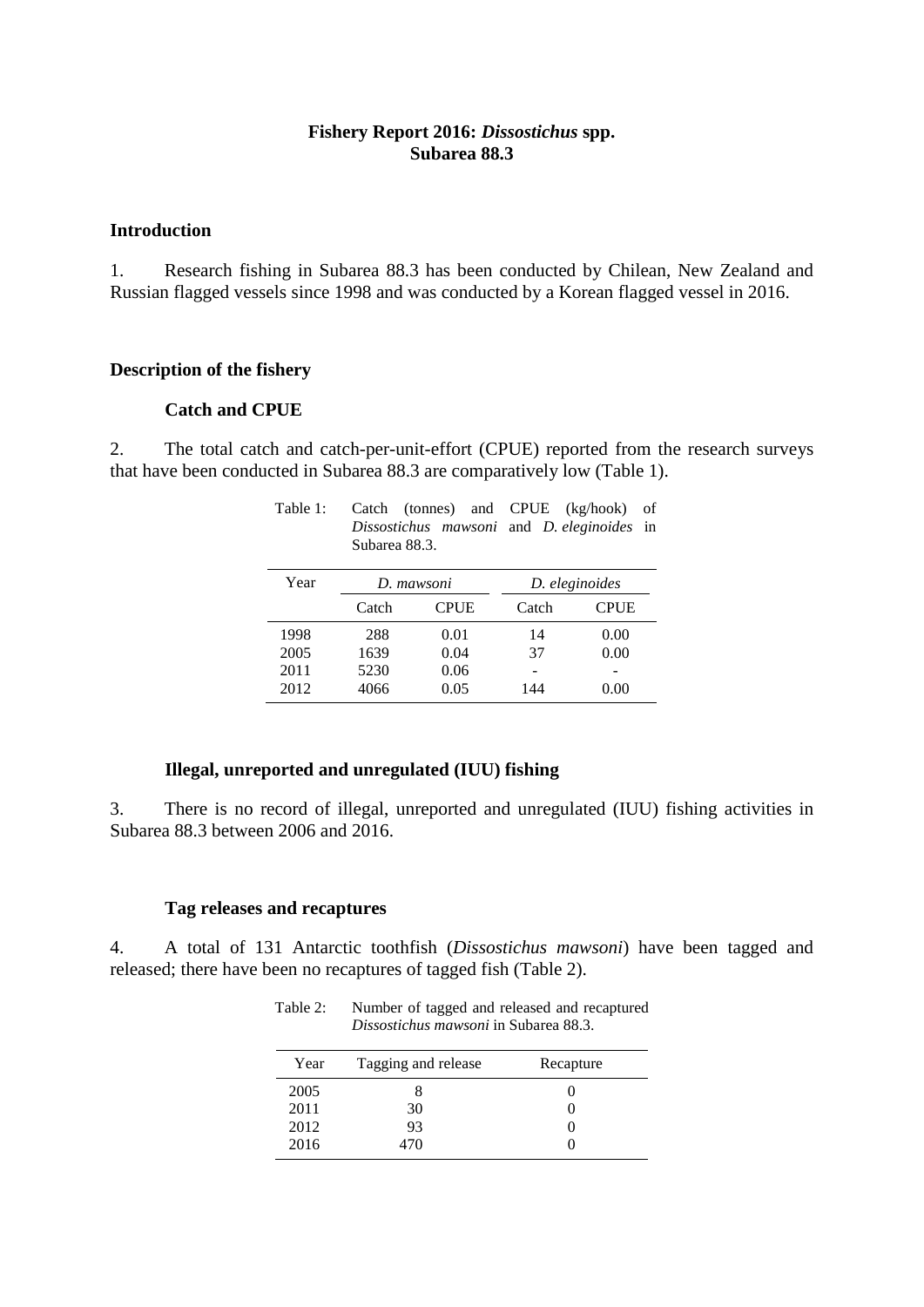# **Length-frequency distributions of catches**

5. The length-frequency distributions of *D. mawsoni* caught during research in this subarea in 2011, 2012 and 2016 are presented in Figure 1.

## **Inventory of age data**

6. No age data are available for this subarea.

# **Model parameters available**

7. No specific parameters are available for this subarea other than length–weight relationship for *D. mawsoni* and Patagonian toothfish (*D. eleginoides*).

## **Other sources of mortality**

8. No specific parameters are available for this subarea.

## **Research plan summary**

9. There have been a total of 95 research hauls and 131 tagged fish as part of surveys conducted by Chilean, New Zealand and the Russian flagged vessels since 1998. This level of research activities means that there is insufficient data to assess the toothfish stock in this subarea. It is clear that the previous surveys were influenced by sea-ice, however, the ice concentration in the west of the Antarctic is reducing and this has led the Republic of Korea to propose a multi-year research plan for Subarea 88.3 starting in 2016. This research plan is in the prospecting phase and the specific objectives are:

- (i) to explore fishable habitat and sample toothfish in the northern slope and southern shelf
- (ii) to increase the number of tagged and released fish in the fishable habitat
- (iii) to assess biomass of *Dissostichus* spp.

10. As well as providing these key data on the toothfish stock in Subarea 88.3, the research will also provide data with which to understand how the stock in this region is linked with the stocks in other management areas, in particular in Subareas 88.1, 88.2 and in Area 48.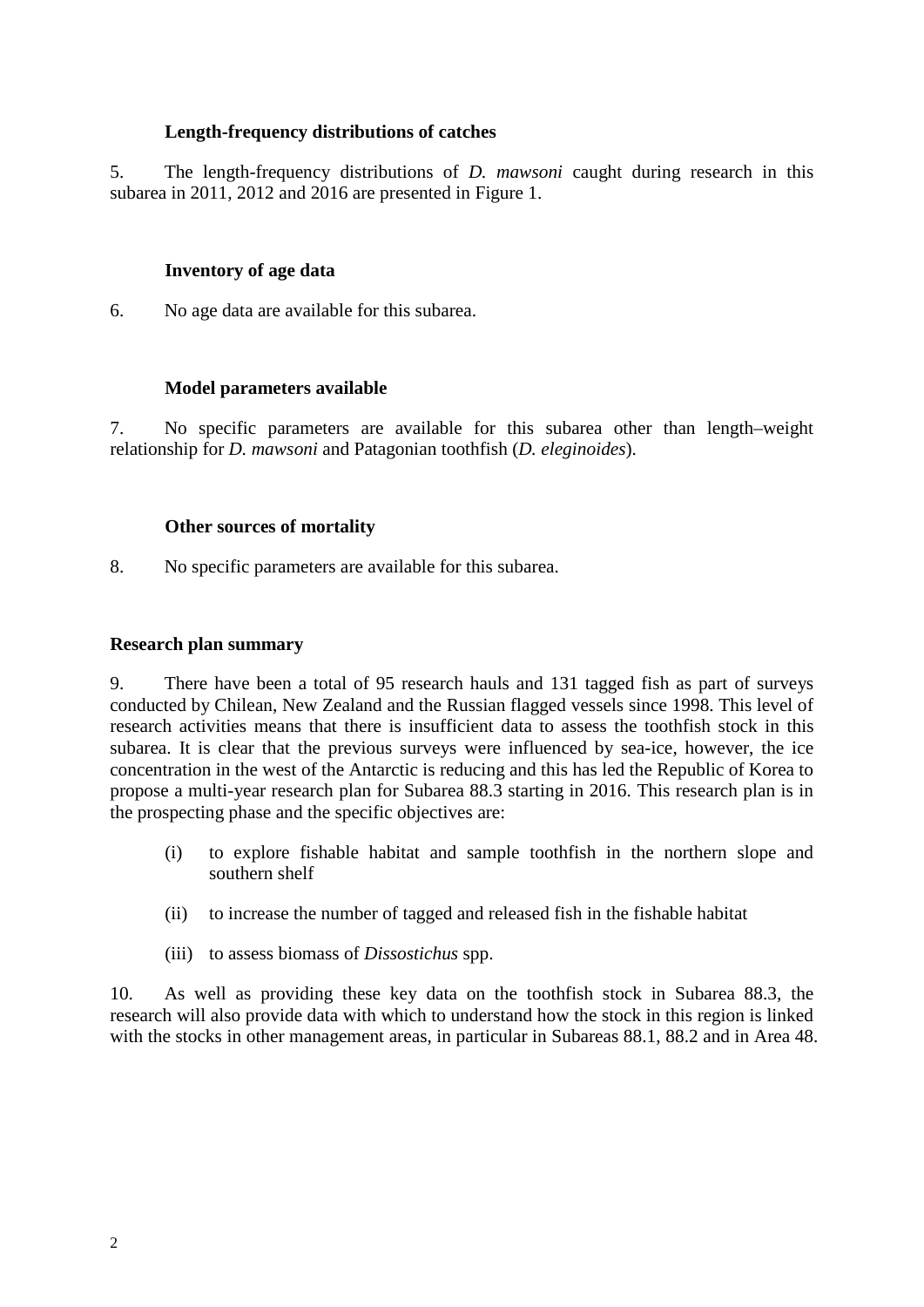

Figure 1: Annual length-frequency distributions of *Dissostichus mawsoni* caught in Subarea 88.3 in 2011, 2012 and 2016. The number of hauls from which fish were measured (N) and the number of fish measured (n) in each year are provided.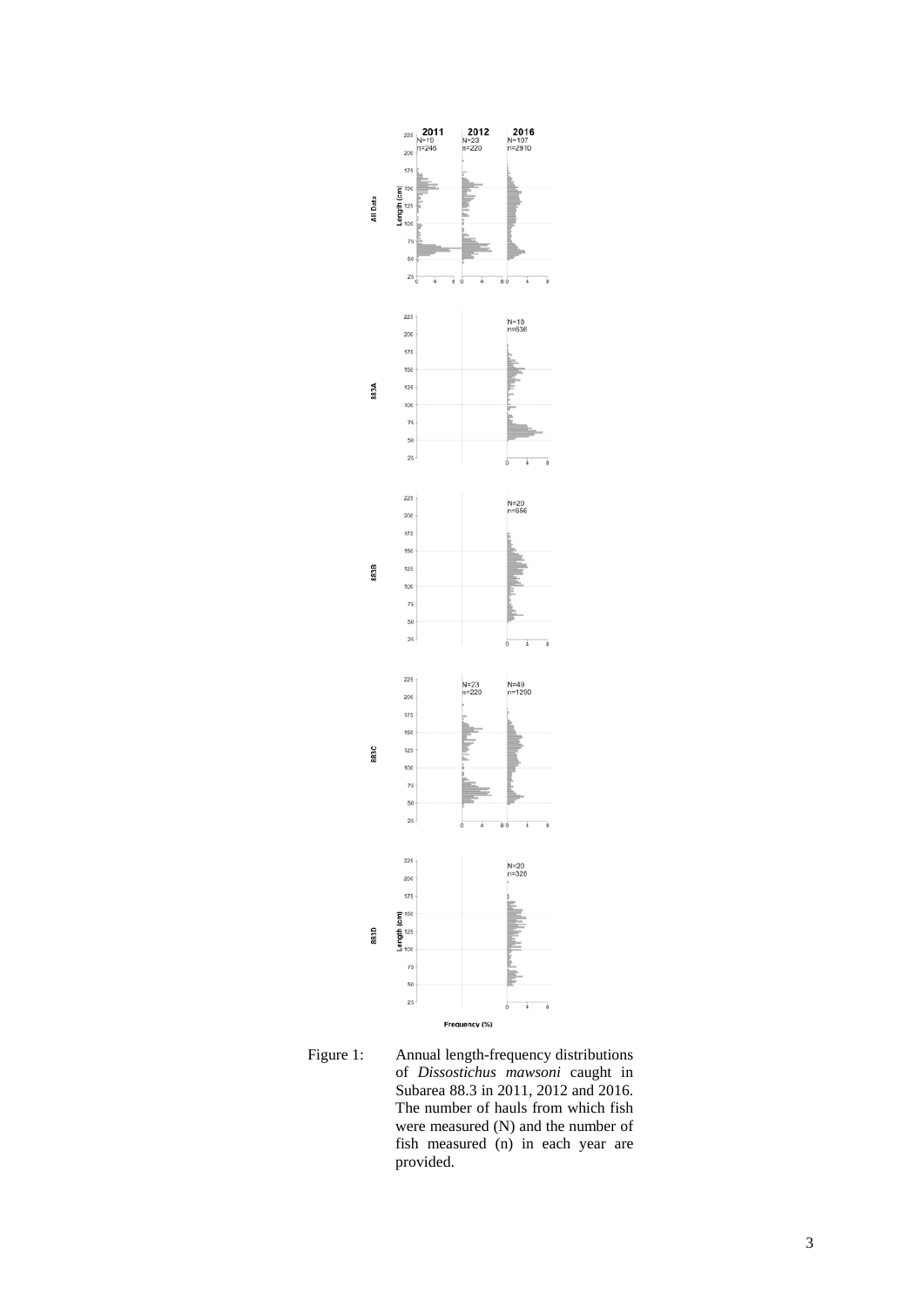## **Data collection plan**

11. The location and depth of the start and end of every set, soaking and hauling times, number and species of fish lost at surface, number of hooks set, length of the set line, bait type, baiting success (%) and hook type will be collected according to the requirements of Conservation Measure (CM) 41-01, Annex 41-01/A. Vulnerable marine ecosystem (VME) indicator unit data and effort reports will be provided to the Secretariat in accordance with CM 22-07.

12. The length, weight, sex and maturity stage of up to 30 toothfish and all by-catch species will be measured from each haul. Otoliths will be collected from all toothfish sampled and will be returned to Korea to be processed for age determination and estimates of growth rates.

13. In addition to the above, a conductivity temperature depth probe (CTD) recording device will be attached to the longline fishing gear each set to collect water temperature and salinity with depth data. The CTDs and the data collected will be returned to Korea for data processing. Environmental data such as wind direction, wind speed, sea-ice condition, air temperature and weather will also be collected (see Table 3).

14. The research will be conducted by the Korean-flagged vessel *Greenstar*.

| Category                                                                       | <b>Items</b>                                                                                                                              |  |
|--------------------------------------------------------------------------------|-------------------------------------------------------------------------------------------------------------------------------------------|--|
| Current research phase<br>Catch limit estimation<br>Stock area<br>Fishery data | Prospecting<br>CPUE analogy with Subarea 88.2<br>Subarea 88.3 is from $70^{\circ}$ W to $105^{\circ}$ W<br>Catch, effort, VME             |  |
| Biological data<br>Environmental data                                          | Length, weight, sex, maturity, otolith,<br>Water temperature, salinity, wind direction, wind speed,<br>sea-ice condition, air temperature |  |

## **Advice by the Scientific Committee**

15. The advice from the Scientific Committee on this research proposal is in SC-CAMLR-XXXV, paragraphs 3.255 and 3.256. The Scientific Committee recommended that the catch limits and priority for each research block should be as in 2016 should ice conditions allow. The location of the research blocks, the catch limits and the relative priorities for 2017 are provided in Figure 2 and Table 4 respectively.